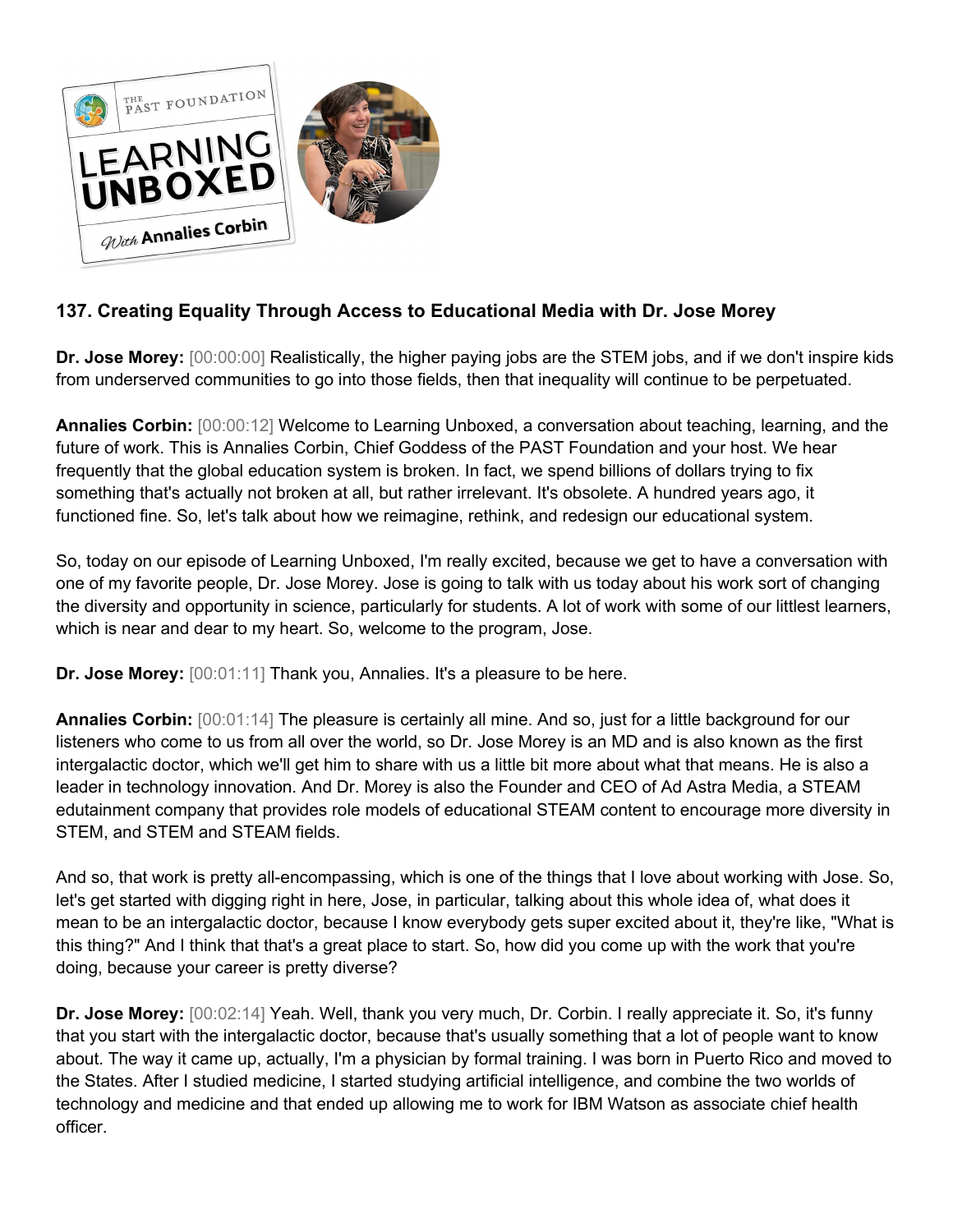And then, after I left IBM, I started working in all sorts of technology fields. It opened up a lot of opportunities in my career. I was able to work with the Hyperloop, Elon Musk's kind of high speed rail project. I've been able to work with NASA on several projects that are ongoing, as well as with the UN and The White House Office of Science and Technology Policy. And that combination of me being a physician and MD, with working on really kind of cutting-edge technology from carbon recycling to additive manufacturing, is someone ended up writing an article about me and referencing me that I was, essentially, in their words, the first intergalactic doctor.

That's the way it came about. But I had no idea, actually, about this article. I didn't sit for this article, I had no concept about this article until a friend of mine sent it to me, and he was like, he was joking, he's like, "Hey, Intergalactic Doctor. How are you referrals up on Mars?" And I was like, what are you talking about? It was an old buddy from med school, and he's like, "Haven't you seen this article?" I guess it came up on his news feed or something, and I saw it, I read it, I thought it was funny, I didn't think anything of it.

But then, later, I think it was maybe two years later, after the article came out, I was sitting being interviewed for Univision, Spanish network television station, and the interviewer at the time, that was the very first thing that came up. And this was like a year or two years after the article. And they're like, "So, tell us about being the first intergalactic doctor". And I was kind of taken aback, Annalies, like I thought it was a pretty obscure article, I didn't think anyone would bring that up.

But since then, it's just kind of something that picked up popularity. So, we decided to use it and we actually turned it into a cartoon character. And now Dr. Intergalactic, he writes our books, he's in our comic. We've done animation with him, with Cosmo and some other projects. So, we've used him as, essentially, a storytelling mechanism or tool to be able to reach kids. And that kind of played in—my work experience played into what I'm doing now, because in all these fields, I mean, you've been in science and in this field for a long time, and your company is very unique in the team that you've developed, but that is not typically what you see outside, right?

Often, in these projects, even at entry level, but it got worse as I got into the executive level, diversity doesn't really exist now in science and tech. Oftentimes, I'd be the only person, definitely, usually, the only Hispanic that was on the project, and sometimes, the only person that had any kind of diversity background at all on a project. And the reality is technology is where income is generated the most, the STEM fields, that's where the highest salaries are.

Those are the jobs that don't get affected by climate change or pandemics, where the jobs, they can easily transition to being done over Zoom, as opposed to having going to go into work and exposing yourself. Besides medical, but having to do things like going to the grocery store and packing the shelves or working at a fast food place, and having to be there, and having to make sure that the economy is still functioning, being transferring goods.

Realistically, the higher paying jobs are the STEM jobs, and if we don't inspire kids from underserved communities to go into those fields, then that inequality will continue to be perpetuated. So, that's really the magic or the impetus behind developing Ad Astra is we want to create content that's inspirational, kids from all walks of life, regardless of what they look like, regardless of their skin color, regardless of their gender, their gender identity, their neurodiversity, regardless of if they have any kind of disability, that they can see themselves in some sort of field in STEM.

And we want to do that with popular media, because that's how kids start creating concepts of who they can be and what they can be. They start dreaming. I think the perfect personification of it is that viral image that went around recently of the little boy who thought the movie, Encanto, was about him. He saw himself. He saw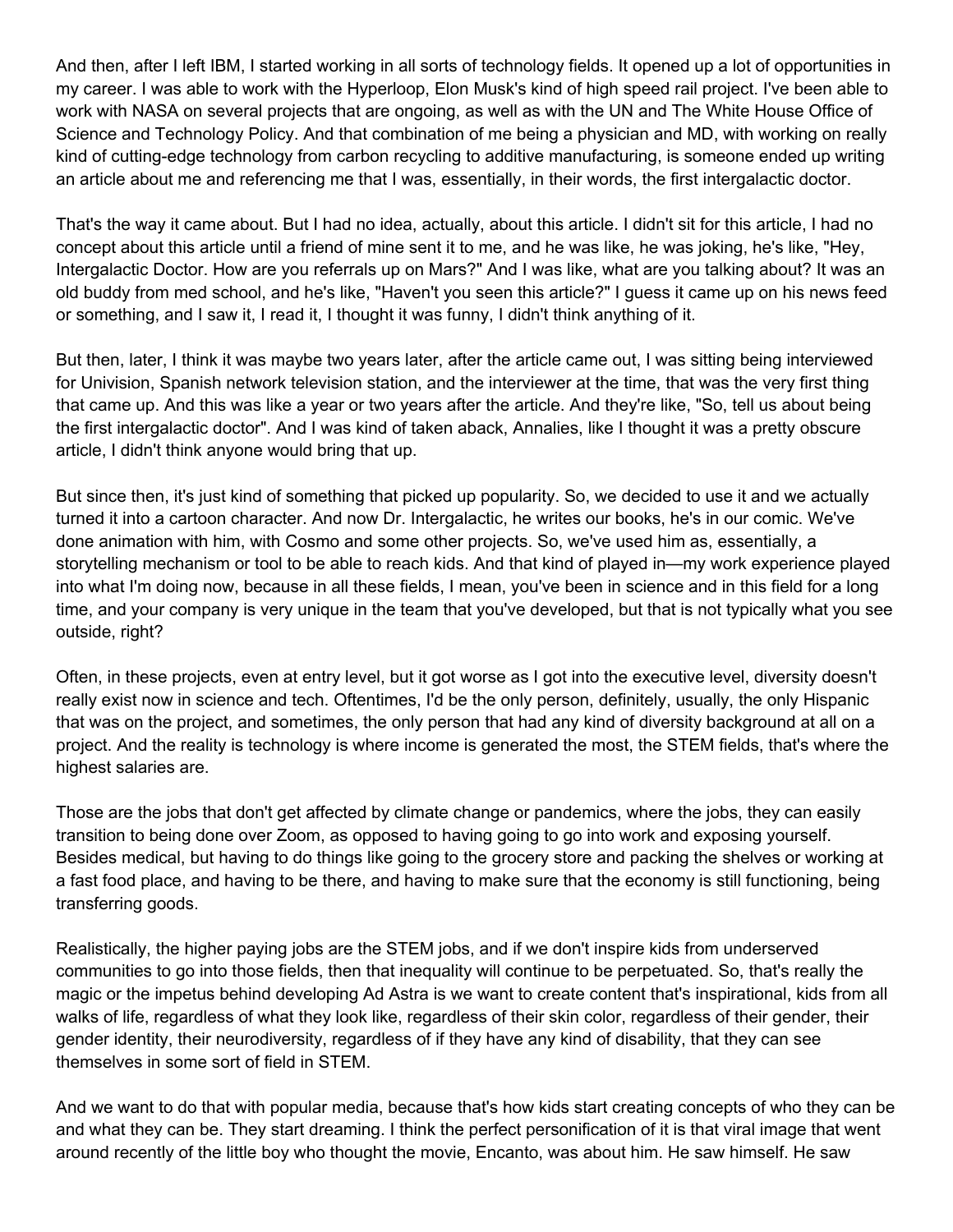another little boy with darker skin, with the same hair that he had, he's like, "Oh, this movie must be about me". And that's what we're looking to do.

When I came out, I was like, that's exactly what we're looking to do. We want to create stuff that kids see themselves in, but when they see themselves, they see themselves as the doctor, or the engineer, or the environmental scientist, so that when they start dreaming about what they're going to be, those are the things that they see themselves and that's how they direct their lives. So, our mission is it's multi-decades to see the outcome, but no one else is doing it and it needs to be done, so when something-

**Annalies Corbin:** [00:07:35] It absolutely needs to be done. No question, whatsoever. And what I love about the way you've crafted the entire sort of Ad Astra ecosystem, I guess, if you will, is the fact that, because you've done it through media and through the notion that we can use media to not just teach, but to entertain, and quite frankly, from the PAST perspective, we're talking about engaging kids where they are.

That's one of the things that I really, really love about this, your point being that the media, it's highly accessible in many, many respects, right? And so, when you get sort of into that technology space and the notion that long term, it can be a portal through which you can actually pipeline kids into that dream, that's absolutely fabulous.

And full transparency for our listeners, part of the work that PAST has specifically with Ad Astra Media is we partnered with Jose and his team around a series of books, Good Night Little, and we'll get him to share with us just a little bit about that here in a minute, but it was really about helping our littlest learners, our preschool kiddos, see themselves in potential STEAM and STEM careers, which we, at PAST, just truly, truly love. And we get to play in that space because we were working on the activities of the modules to go with these books and these characters that Jose, this team, had already spent so much time working on.

So, let's dig just a little bit, Jose, into the variety of content that you're creating, because you talked about Dr. Intergalactic, and there are comic strips, and there are books, and it's music, I mean, it's going a lot of different directions at once, which is pretty cool. So, talk to us a little bit about some of those offerings and sort of the why. That's the thing that is most curious to me is like, so why Good Night Little? Why Care? Why the comic strips? You have very particular intentions with each one of these.

**Dr. Jose Morey:** [00:09:27] Yeah, for sure. And it all comes from experiences within our team and within life, in general. The Good Night series, so we're a transmedia company, so we produce content in all forms. We produce digital, we do animations, 2D, 3D. We've done some AR work and we're starting to do more VR work with individuals. And then, we have print content, both books and comics. The reason why the scope of the content is because when you're trying to reach underserved kids, there's still a digital divide to hit to get inspiration, that not everyone has access to broadband, not everyone has access to the internet.

That's still a reality within even the "richest country in the world", the United States. So, being able to create content that can reach kids where they are regardless of their socioeconomic status is our core. And our team is like that as well. The Good Night series came out of really old golden books. I'm sure some of your audience probably read these golden books. It's what I kind of grew up with.

So, I remember reading Good Night Little Bear, and the team sat down and were like, "Oh, wouldn't it be great if we did something like this, but just showed diverse STEM careers and getting the kids to dream about what they could be themselves or what they could be in the future?" So, every different book has a different STEM career, and we have a different, diverse character.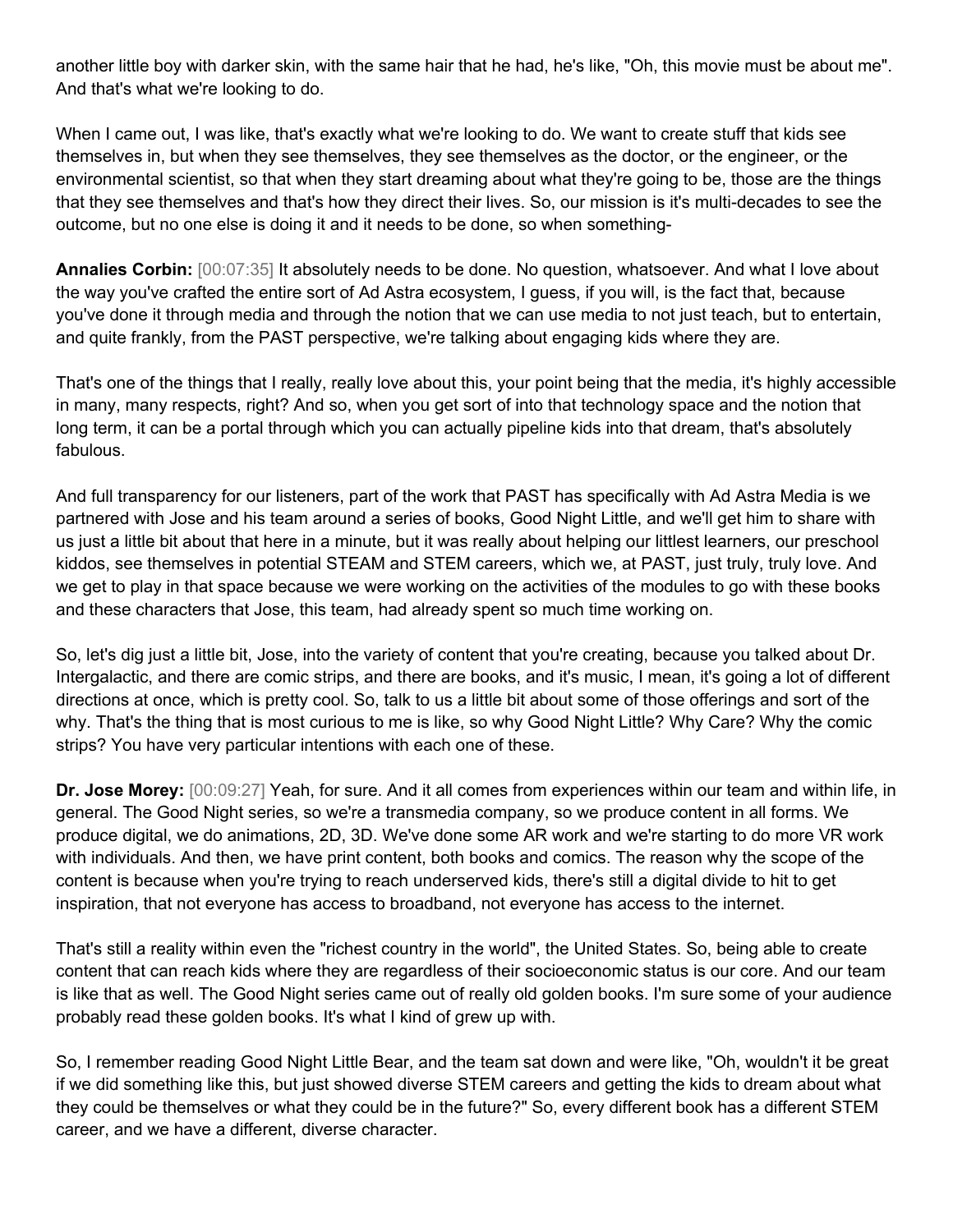And in the long term, we want to create as many as we can possibly create in it, but then eventually, we want to turn this whole into a little classroom, and they're going to go on little missions, almost like a Magic School Bus kind of thing. So, that's kind of long term for that project. And then, the other aspect is when you're creating content for kids, they change over time, how kids learn over time. You guys are world-renowned experts on this.

So, the type of content that four to six-year-old likes or three to five-year-old likes is going to be very different than the type of content that someone that's in the bridge group or someone that's in 11 to tween age group. And then, as you get older, the content has to change, has to mature, so that's the concept of why we create content at different levels and different perspectives. The graphic novels we have are more geared towards older kids.

We have a diverse group of kids in that as well. Each one of them has a power of STEAM, science, technology, engineering, arts, and math. They all come from diverse religions, ethnicities, neurodiversity, genders, gender identity. And essentially, they go up into space and they learn about their power, but they also start using those powers to fight ignorance and ignorance that comes in all forms.

And we actually have a villain now who's the personification of ignorance, Dr. Prang, and they fight him, and the things that the kids face throughout. And we, as adults, face throughout our lives ignorance of things like antisemitism, misogyny, racism, those kinds of things. That just comes out of ignorance, and we're trying to fight that with knowledge, essentially. And then, the Care series is really about mental health.

So, knowing that one of the things that tends to hold all of us back, but something that we don't talk a lot about with our children is mental health. And specifically for young boys, where there's this concept that men have to have some form of super masculinity that ends up being toxic in a lot of place that ends up, at the end of the day, holding and dividing us. Because then, you're, oh, well, these fields are for men, and it shouldn't be for women or shouldn't be for men that don't act like we do.

So, it's trying to break down those barriers that then end up leading to a lot of negative things throughout all of society that have affected people in our company and have affected probably many women that we know and that are listening right now. And those are the kinds of things that we're trying to fight specifically. But we have our Space Racers content that's now on Amazon Prime.

You have our first two seasons there. We're now on Hulu and Roku. We're going to be working on our first live action, The Summer, a short film that we're going to be doing around space and science. And we have some other kind of shows that are being developed in collaboration with other animation studios that we're super excited about, and we even have some metaverse projects that are starting to be developed now as well, some digital worlds that we're starting to create for people.

So, there's a lot going on, and there's a lot of content both on our website as well that's free for people to use. So, we are a social impact company. We are generating revenue and we are becoming sustainable, but we also are firm believers in you have to give back just as much as you get. So, we have a lot of content that's freely available for teachers, for homeschoolers on our website as well.

**Annalies Corbin:** [00:14:37] You're busy.

**Dr. Jose Morey:** [00:14:38] Yeah. We're running a company with it. Running a company is being busy.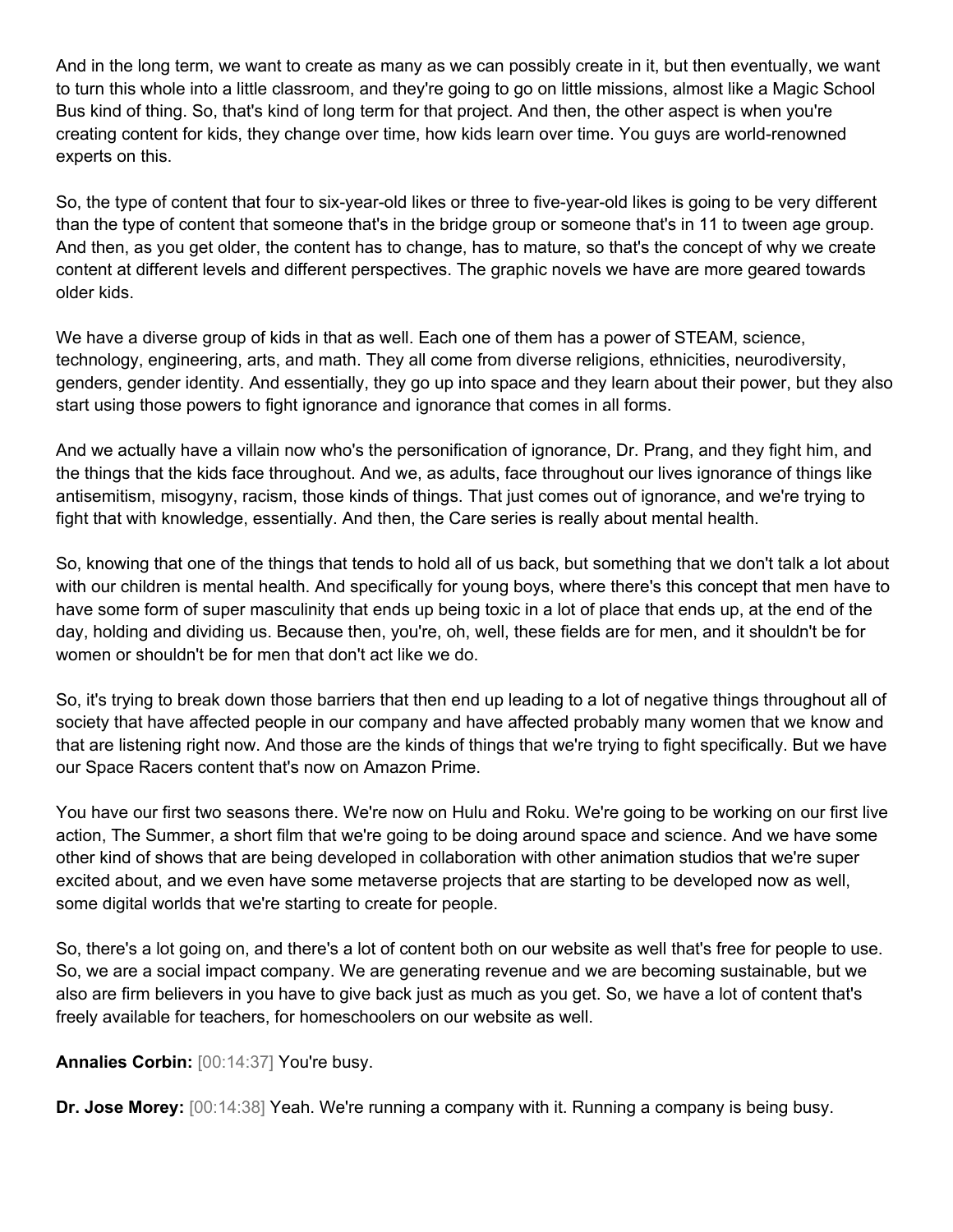**Annalies Corbin:** [00:14:43] Yeah, my goodness. That's a lot of stuff. It's a great diversity of things that you're doing, though.

**Dr. Jose Morey:** [00:14:49] Sure. Yeah. But again, it's not like, I'm—we have a creative team. It's not like I'm writing everything and I'm animating everything. I get to do this, I get to sit with amazing people like you, and then work on collaborations, work on trying to build—this, it takes a village. We can do our small part, but there is a bunch of folks that need to do their part. Like if it wasn't for you, we wouldn't be able to do our educational modules. So, we need your skill set and your know-how to be able to do those kind of things. We can bring our skills to the table, but we can't be everything.

**Annalies Corbin:** [00:15:28] Yeah. And nobody can. Well, let's dig into that just a little bit, because a huge percentage of our audience are educators. They're teachers, they're administrators, they're community members who are really looking to sort of change the direction and the potential impact in their communities through high-quality education, especially at a time, in this sort of quasi-post-pandemic, not really, a world that we're living in, just by what everybody wants to talk about, the reality is there was a tremendous amount of disruption that's taken place, and we have this incredible opportunity to, quite frankly, this is Annalies speaking here, not go back to what was.

It wasn't working. We know it wasn't working. It was largely obsolete. So, we have this opportunity. And one of the things that we've very deliberately done with Ad Astra, particularly with the Good Night Little series, is that we were trying to not just build high quality activities and modules, but we wanted to make sure that we were very, very deliberately testing them and engaging them prior to those being released.

I do want to talk about that just a little bit, Jose, because one of the pushbacks that happens often from educators when new great cool content comes out is, well, this is fine and it's fun, but it doesn't have this high level or quality of sort of educational fidelity that we want to be able to take, then use and adopt directly into the classroom. And we, you and I, talked about that when we first got started with this endeavor around, how do we ensure that that's not going to be the case and that there can be broad adoption of the material, the content, the stories, the opportunity that Ad Astra is putting out, and that we can, in fact, sort of change what's happening?

And one of the ways that we're doing this has been by sort of thinking about testing and asking questions as we're building the modules and engaging teachers and practitioners with us at every step of the way. So, share with us just a little bit with our listeners, Jose, sort of from your perspective about why that sort of appealed to you and how you're leveraging that. I'm thinking about what's kind of going on in a couple of the states that we've been talking about working in some bigger distribution. So, share some of those conversations sort of from the Ad Astra perspective, if you will.

**Dr. Jose Morey:** [00:17:45] Yeah. Well, the concept that we had and when we approached you, vision for our continents that we're on the entertainment side, and we captivate the kids with interesting characters, and stories, and things that they can see themselves in. But because we live in this transmedia world, we want this to go beyond just the way they receive it at home. So, our perspective is that informal science education and informal science kind of captivation.

But this needs to translate into things that can be then taken into the schools, because we want the kids to be able to see the reflection of who they are and these characters at all times. We want to be having that positive reinforcement of, hey, you can be in science, hey, you can do this, scientists do look like you, they do speak like you, they do come from your backgrounds.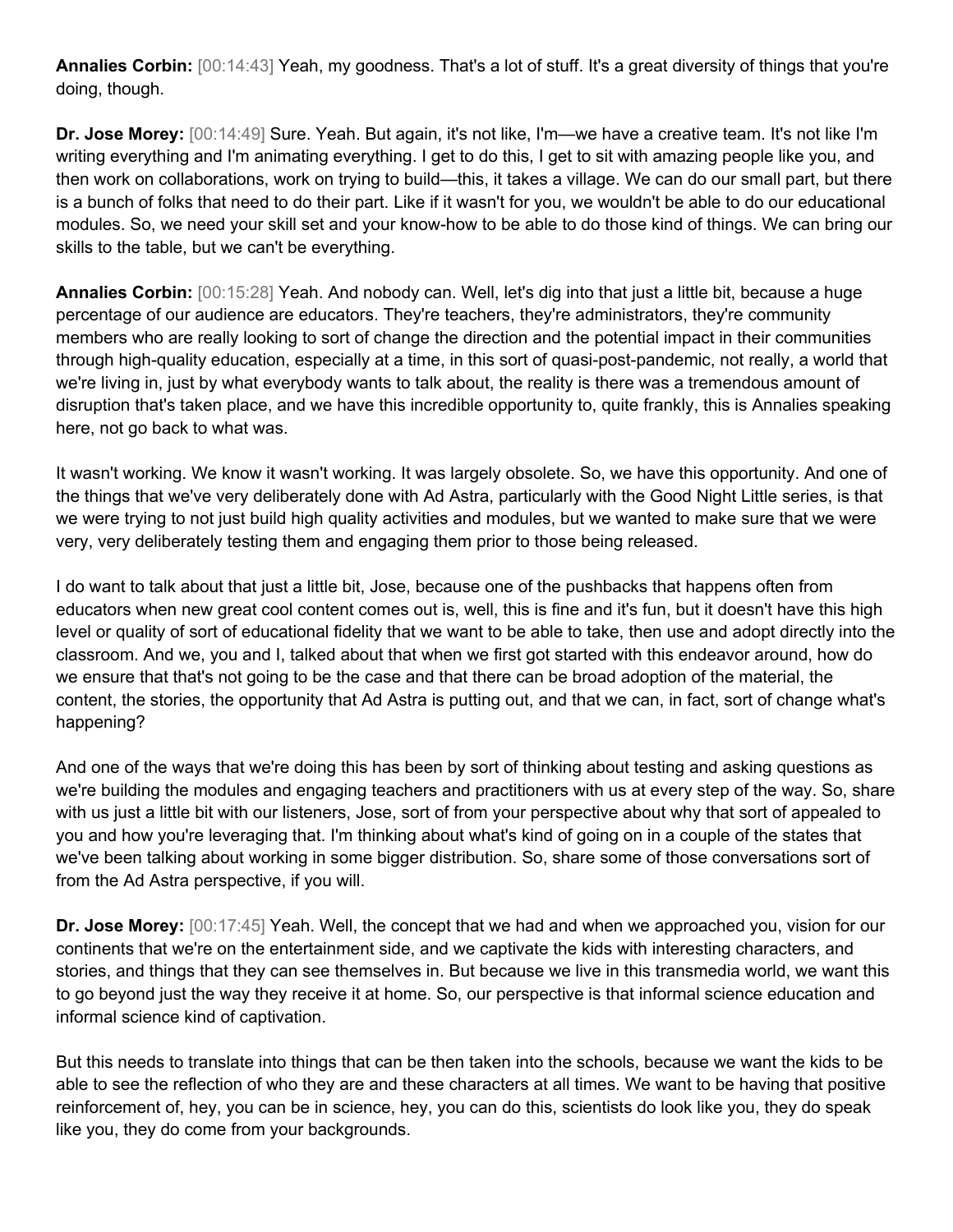Because we know that kids, specifically in early age groups, there tends to be a pretty good diversity on how kids like to do science and who likes to do math, but we tend to lose kids, especially as they grow up into middle school and high school, specifically, we lose a lot of girls, we lose a lot of LGBTQ+ friends, we lose a lot of BIPOC kids who don't see themselves being able to do these things.

It's usually social things that causes that, it's not the skills. The skills never change. Their skills were on par or better than everybody else, but there's all these social dynamics that make them feel like, "Oh, these aren't the people that I'm supposed to be a part of". I'm supposed to be doing other things. Science and math are supposed to be other people and not us.

So, we want to have our characters that go into educational content so that the kids can see themselves. So, that's why working with PAST and the way you guys craft, you are teachers, you come from that background, and not just from an education background, you come from a humanism background. Like the concepts in the way that you develop it are at such high level for every age group.

It's just the perfect blend of high educational understanding that's being developed by educators for educators, and that we're just bringing our storytelling and our diverse characters into that so that whether it's hands-on educational modules that can be done in the classroom or within a home school setting, or hybrid setting, or in the future, I'm sure we can also have digital types of education, that we can put anything on those as well.

So, that's where I feel like it's a perfect combination, because we're not educators, we're storytellers. So, combining with your expertise and your skill set, I think that's when you start, and that's, in general, how you develop great innovation. You bring different groups to the table, they have different skill sets, and then you develop something very new and very novel that ends up getting a lot of great feedback from everybody.

And we're talking with different groups in Virginia, the WHRO, which is NPR and PBS's affiliates here in Eastern Virginia, about getting our content to every public school throughout Virginia. We're talking to distributors up in the tri-state area of New Jersey, New York, and then we're also talking with distributors in Puerto Rico, both the private and public sector there, and also with distributors down in Texas.

So, we have a lot of ongoing conversations to get our content into some of the largest school districts in the country, which is really exciting. And once this content gets out to the kids, that's the goal. The goal is for them to see themselves. And the feedback that we get from teachers, the feedback that we get from the distributors, everyone, once they hear about us, so like with what you've been, like this is amazing, like we want to work with you.

**Annalies Corbin:** [00:21:43] And it's a lot of fun. And I would also add for our readers, at least the Good Night series, and I know many of the other sort of elements that you're working on across the entire ecosystem that is Ad Astra is, oftentimes, multilingual, and that's super, super exciting. And that was the other thing that we were absolutely jazzed about, is because we know that not only do kids need to see themselves in characters for engagement, but they also need to see, and be, and experience those characters across a variety of cultural sort of personas.

And that includes language. It includes the day-to-day understanding of what that particular culture group brings to the scientific endeavor. And you're able to do that because of the way you couch and craft those things. I did want to share with you one of the things that we've seen, because as we are working on developing the activities and the modules, not only are we testing them, but we're literally testing them on our own children within the team and the staff, but also within direct content and connections with the community. And we do see some really interesting sort of things.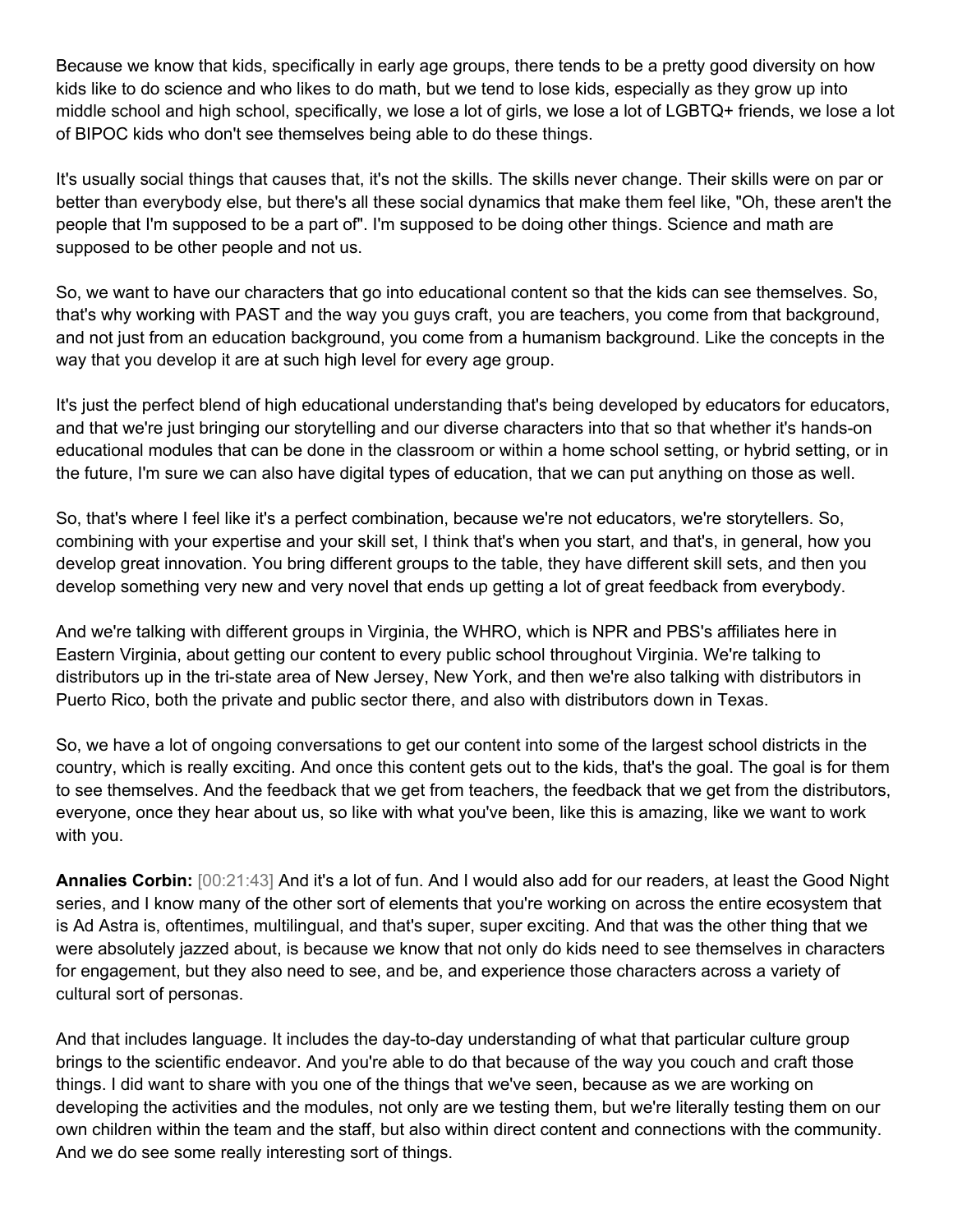So, for example, when we were working on a Good Night Little Doctor, so there's a little boy, this cute little boy, lots and lots of fun, who was really intrigued by Good Night Little Doctor. So intrigued that when we were doing this in the late, late summer, last summer, that when Halloween came around, this child wanted to be a doctor. And not just did he want to be a doctor because of having been exposed to Good Night Little Doctor, but he wanted to be, you're going to love this, Jose, he wanted to be a doctor with a beard. Yeah.

**Dr. Jose Morey:** [00:23:30] That is awesome.

**Annalies Corbin:** [00:23:30] That is cute. And he was, and I saw photos, the family sent us photos so that we could sort of see what this Little Doctor was off in the world doing. So, this little boy, not only did he want to be a doctor with a beard for Halloween, and he was all of that, but at Christmas, then he asked for stuff so he could see inside his body. And I thought that was amazing, and this little boy is only about two-and-a-half years old.

So, in that really sort of young sort of space, we're trying to figure all of these different pieces and components out. And so, it's exactly some of the stuff that his family got him for Christmas, were these little puzzles that were all about how you put a human body together and all of those different pieces. And then, the most recent sort of example of the iterations, and this is what I love about this opportunity, is a child got introduced to this particular career, this concept, they could find themselves in there, figure out how they could be that thing, and then be able to sort of scale that themselves by asking for more.

I want to learn some more very organically, but, most recently, I saw a photograph, actually the family sent, of this child with a stethoscope, because they were one of the things also in addition to puzzles of the inside of the body, whatever the tool, so lots of those things, you can order online and whatnot, but this child actually was standing at a beehive with a stethoscope on, trying to hear the bees inside. So, now, this is an iteration of utilizing the tools and the technology for a completely different application. And in my mind, Jose, that's the win.

**Dr. Jose Morey:** [00:25:12] Oh, 100%. That is so amazing. Yes, that is the win.

**Annalies Corbin:** [00:25:18] Yeah. And I love that. And one of the other things that we've been able to do with a variety of the different sort of pieces is because we're testing these all the time as we're getting them ready to ship off to your team to do their incredible magic, to get them ready to actually go to families, go to home schools, go to schools, whatever it is, we also get to use these materials and these maker mania events that we do at PAST, which are an awful lot of fun and we do them for young kids, elementary kids, mainly.

And we've got these kids that we see month, after month, after month, they come back over, and over, and over again. And we hear their families tell us all the time, they like to come to these events, because they get to play. And they get to play in an unfettered environment with a variety, a great diversity of people, and they can find something that appeals to them. And what's really fun for me is that we get to see those same kids go from Good Night Little Doctor activities to Good Night Little Veterinarian, to Good Night Little Astronaut, to Good Night Little Aviator. And you see that same kid having that wow opportunity every single time. That, to me, is really powerful.

**Dr. Jose Morey:** [00:26:28] Yeah, it makes me very happy that you say this. And those are the types of responses that we get to see, and that's really what I love the most. And when we go to our events and when kids see themselves, when they're like, "I've never seen that before, I've never seen someone that looks like me as a doctor", hear that, it's heartbreaking in a way, but then it's also like validating as well, alright, we are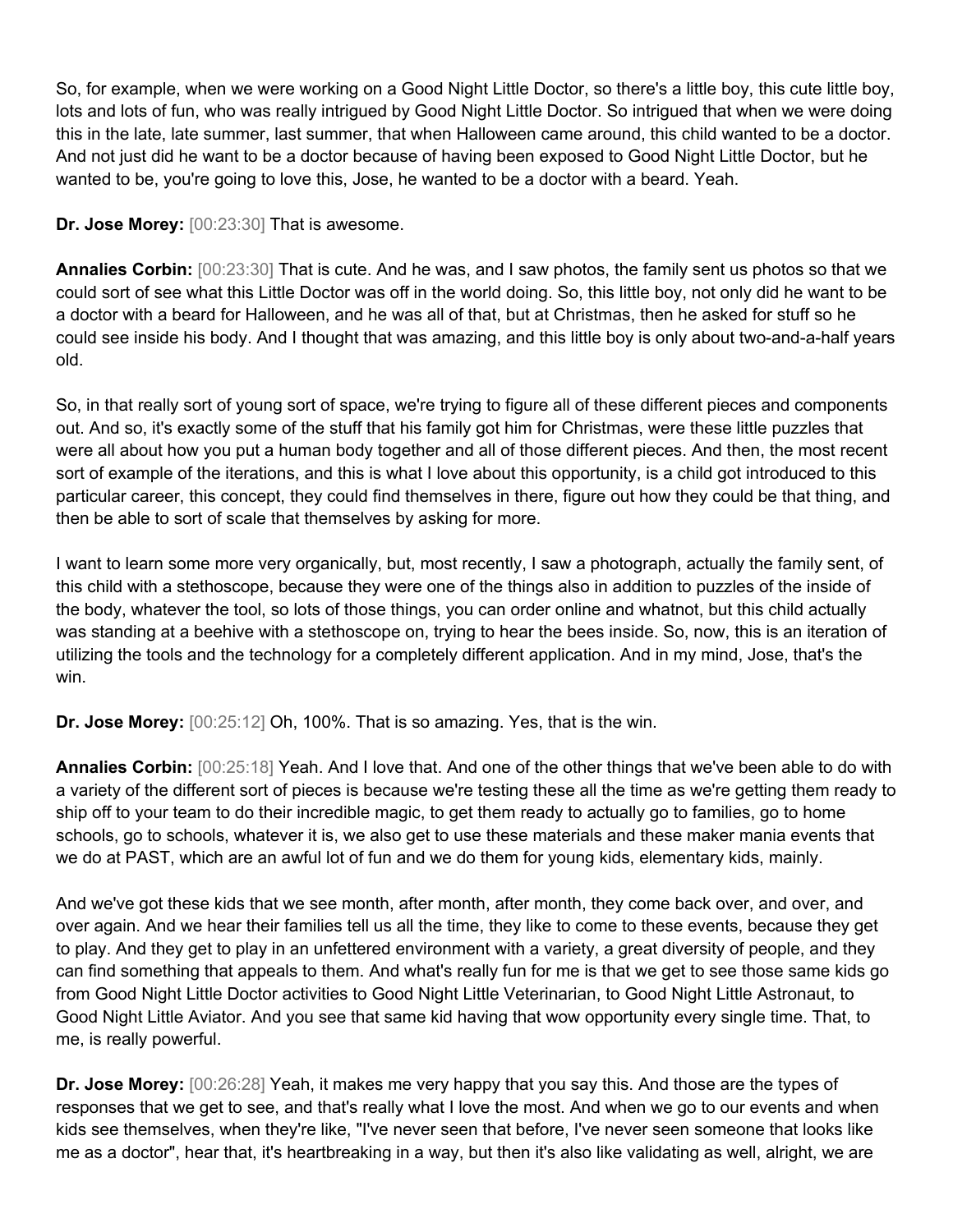on the right track.

And I think one of the—I always get emotional, so I apologize if I get emotional on this call, because I always do. I'm a very emotional guy. But when I had a great conversation, great opportunity to speak with Bill Isler, who he was previously the president of the Fred Rogers Production company. And Bill Isler is like Fred Rogers Production company.

Now, he is the Chairman. He's retired. He's no longer active role and just sits on the board. But I was able to speak with him and have a conversation with him in Pittsburgh. We were talking about what we were doing. And his words to me were, "I don't like to speak for someone who's passed away, but I'd like to say, Jose, that if Fred was alive, he would be very proud of what you're doing".

I was like, if we're good enough for Mr. Rogers, I think we're doing okay. I think we're doing okay. So, that's the goal. And kids, when they see it, they just light up. And that's what we're trying to do. We're trying to give kids dreams. That's the core of our company, is getting them to dream about what they can be and understand that regardless of what society is giving them, that they can do whatever that they want it to, because that's the one thing that no one can take away from you.

No one can take away your dreams, so that's what we're trying to do for the kids. And it's amazing and it's awesome that we get to do that. And when you talked about multilingual content, obviously, my first language was Spanish, so everything we started creating was Spanish and English to start with. And then, one of our partners said, "Hey, would you be able to do both languages in some of your content?"

I was like, yeah, absolutely. So, our books have the bilingual Spanish and English. And then, we actually started creating our content in Dari and Pashto, which are the two most commonly spoken dialects from Afghanistan. And the core from that was actually the recent pullout that we had, and we had a lot of refugees coming over to the United States, but not just the US, it's really all over the world, but they've been displaced.

But the team got together like, "Well, what can we do to try to help?" So, I said, why don't we just start translating our content into? And that was the first dialects we did outside of Spanish. And it's so rare that—we put our content through Amazon, and Walmart, and Target, and you can get our content anywhere, any ecommerce, but Amazon actually doesn't even have those dialects. It doesn't recognize them as language. It's like we have to kind of find workarounds to allow us to be able to actually print in Dari and Pashto.

And we have bilinguals that have Dari and English, and Pashto and English, and families love it, because no one is paying attention to them, no one's creating content for them. So, when they see it, they're like, oh, they're in a strange country, they hardly speak the language, and they finally see something that gives some kind of a sense of home, right? So, just very simple things like that. And eventually, we want to translate to all languages, but we're still small

**Annalies Corbin:** [00:27:53] That's a lot of work, yeah. It's good, but it is super, super meaningful. And I appreciate that component so much, because, and we say this all the time at PAST, it's not just enough to see people that look like you, you have to be able to see yourself, that sort of if you can see her, you can be her sort of thing, that's in media right now a lot, which I appreciate. And it's fabulous, but it's not enough, right? Because not only do you need to see yourself, but you also need to be able to see the possibility of what could be, right?

And for that, you need to be able to have a great opportunity to explore a variety of different skills, and career opportunities, and things, which is one of the reasons why, again, I love the content that you're doing, because